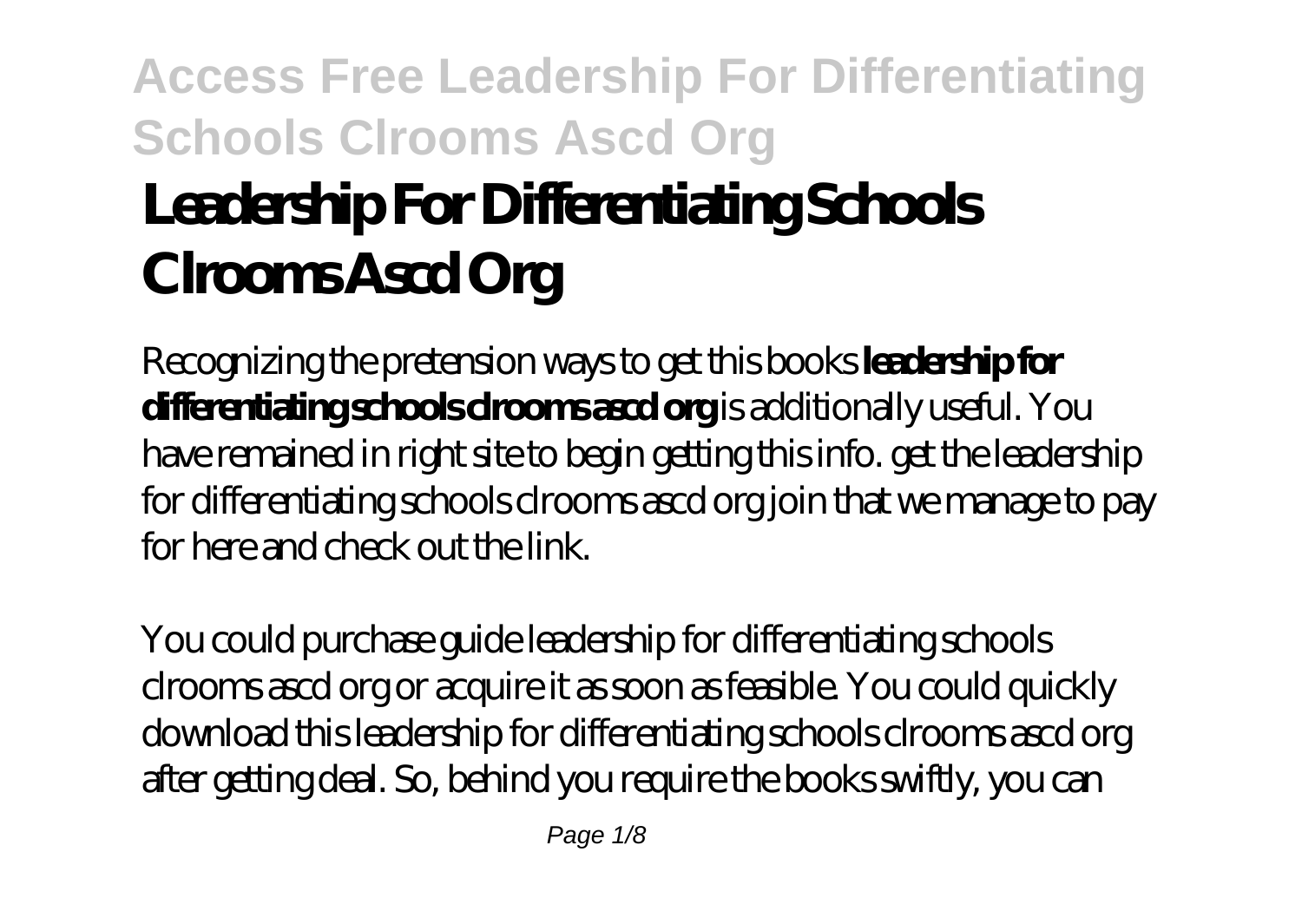straight get it. It's hence categorically easy and suitably fats, isn't it? You have to favor to in this way of being

## **Leadership For Differentiating Schools Clrooms**

This piece is part of "The Texas Story," a four-week series produced in partnership with the George W. Bush Institute examining how well Texas students are being prepared for the workforce as the ...

## **2 Keys For Building Better Schools: Strong Governance and Effective 'Ecosystems'**

A total of ten teachers are up for the Outstanding Teacher Award organised by the Bermuda Education Network. They were nominated by colleagues and parents and pupils and teachers were asked to help ...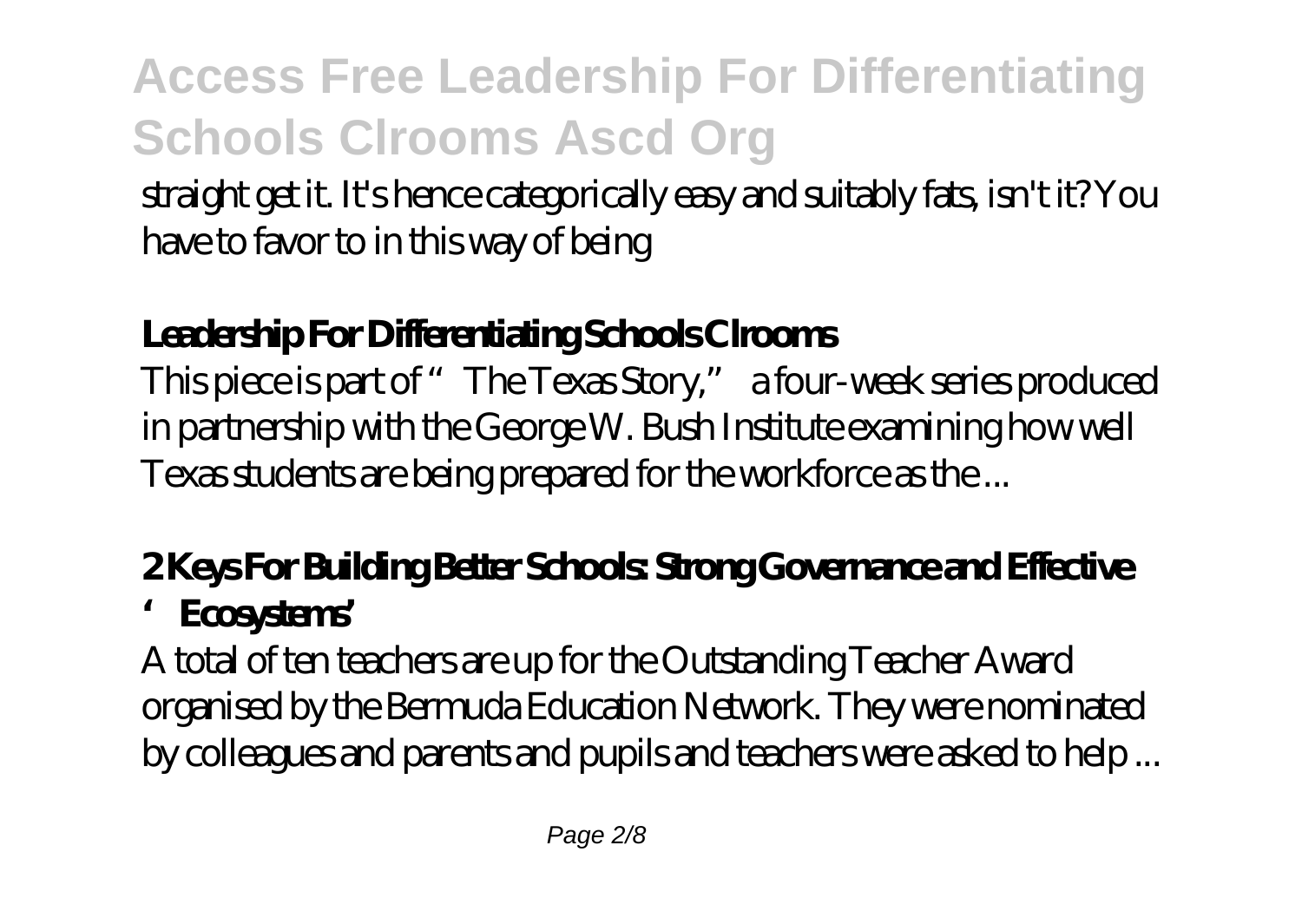### **Ten of the best vie for 2021's Outstanding Teacher Award**

Candidates answered questions from the Tribune, including on future priorities for the district, face mask mandates and more.

### **Here's what we know about who's running for the Ames school board and their positions on some issues.**

Research is an essential link in Auburn University's three-pronged mission of instruction, research and outreach. Successes among the varied research activities within each of its schools and colleges ...

#### **Research Magazine**

If we truly value democracy, then we must encourage it in schools. Participation is not just a desirable political goal, it is in and of itself educational. Processes and simulations like mock ...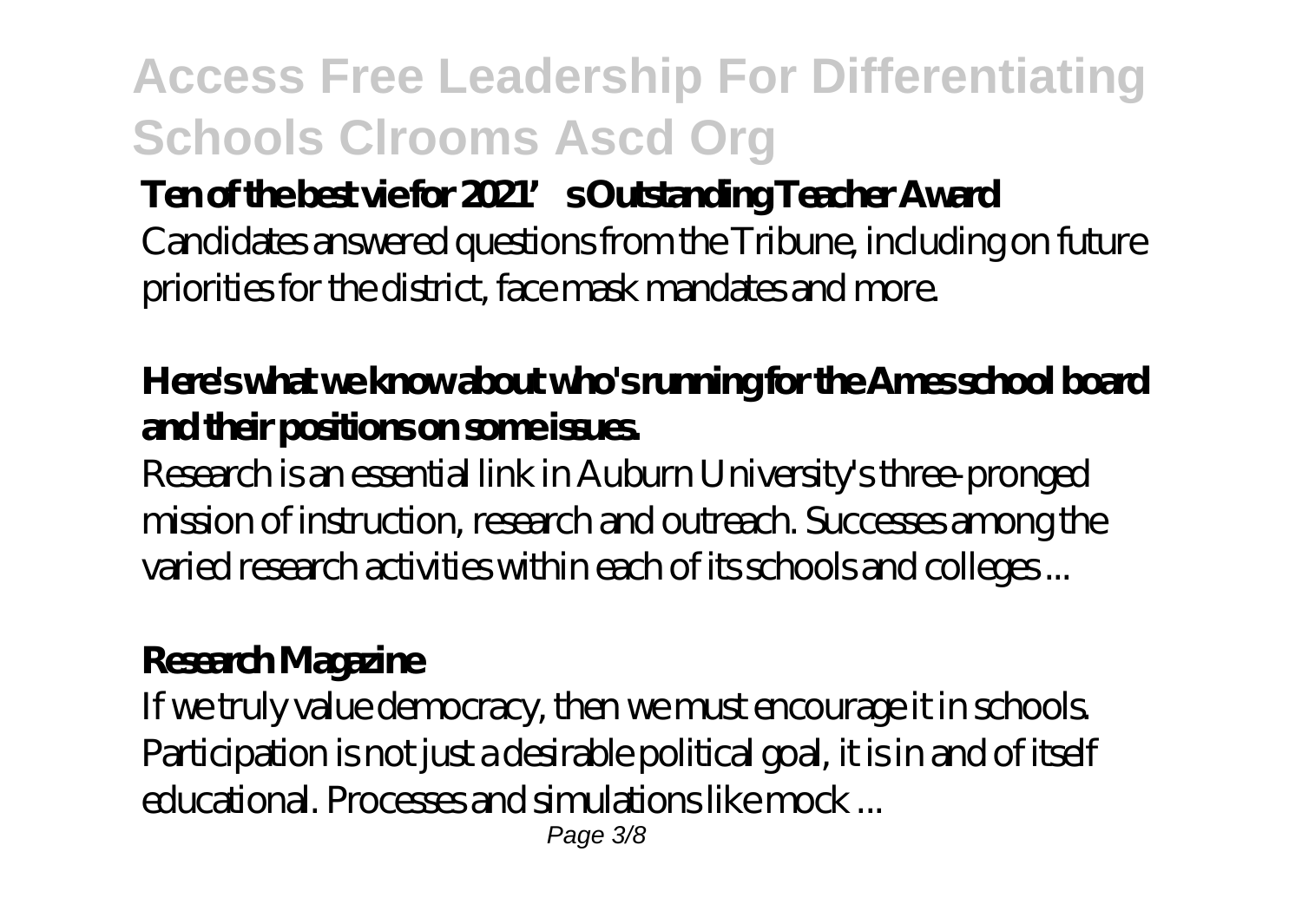## **Do we value democracy in schools?**

We need 21st Century school ... of differentiated instruction for students. Supporting the teachers with strong, creative and outside resources can also help bolster the classroom engagement.

## **Meet The Cherry Hill School Board Candidate: Jen Fleisher**

A small school with a nurturing environment could be the answer. By providing more one-on-one interactions and community building in the classroom ... to teacher ratio, differentiated learning ...

### **Full Scholarship for Most Diverse Private High School in Illinois**

In my day to day classroom routine I rely ... Alliance High School Amy Latsch, math – Mrs. Latsch has not only taken on a leadership role in Page  $4/8$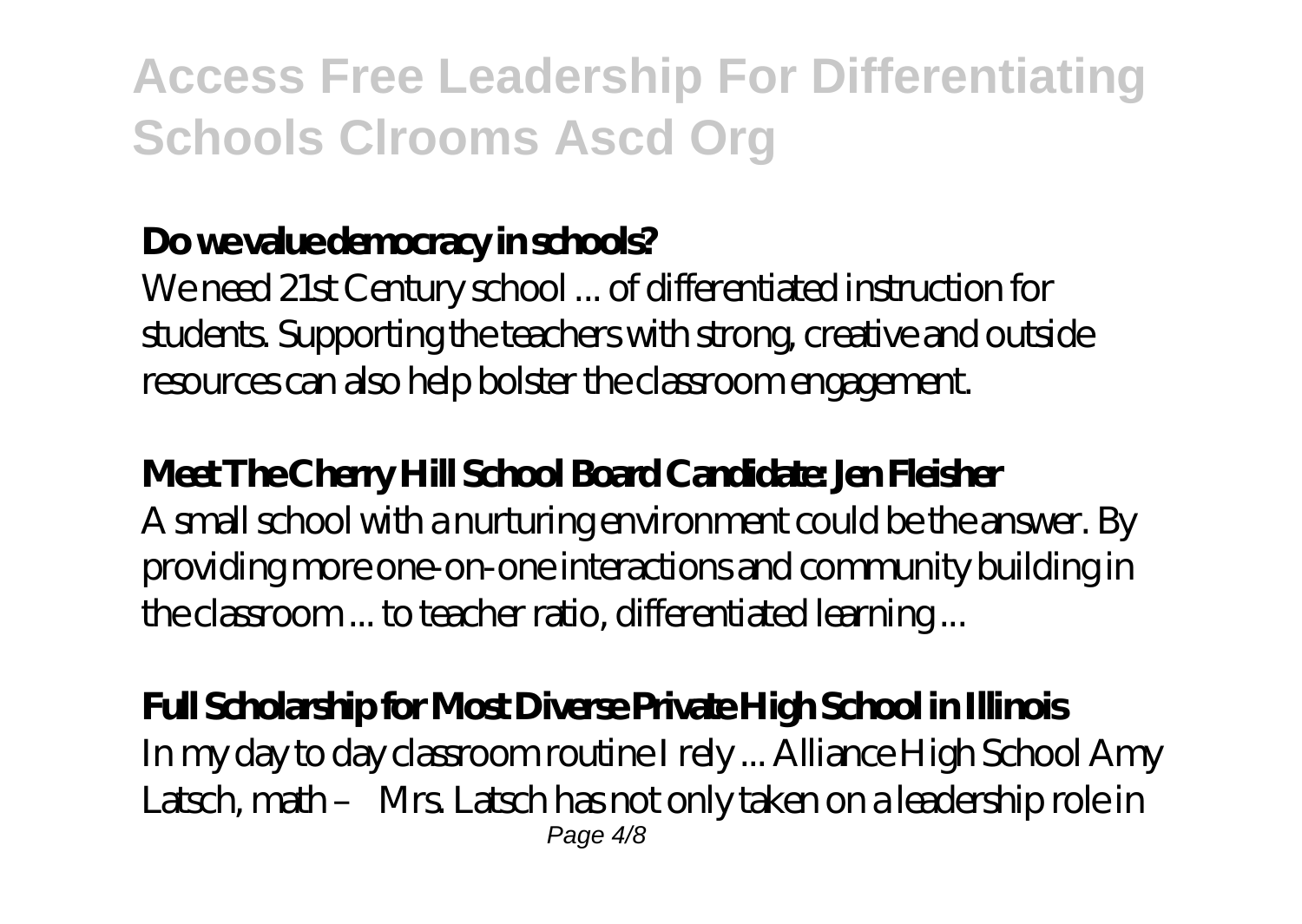the building as the AHS Math Department chair ...

## **Walsh University Teacher of the Month: Mallory Chevraux, Marlington**

Ahead of the November 2 election, the Times-Republican sent out questionnaires to all of the declared candidates in the city council, mayoral and school board races. We will print responses from one ...

## **School Board Candidate Spotlight — Zachary Wahl**

There continue to be so many headlines in the mainstream media about schools right now. But I will say that here ... Sadly, I think that' swhat a lot of classrooms in our country are doing. And the ...

### **Standards and Curriculum Aren't the Same**

Page 5/8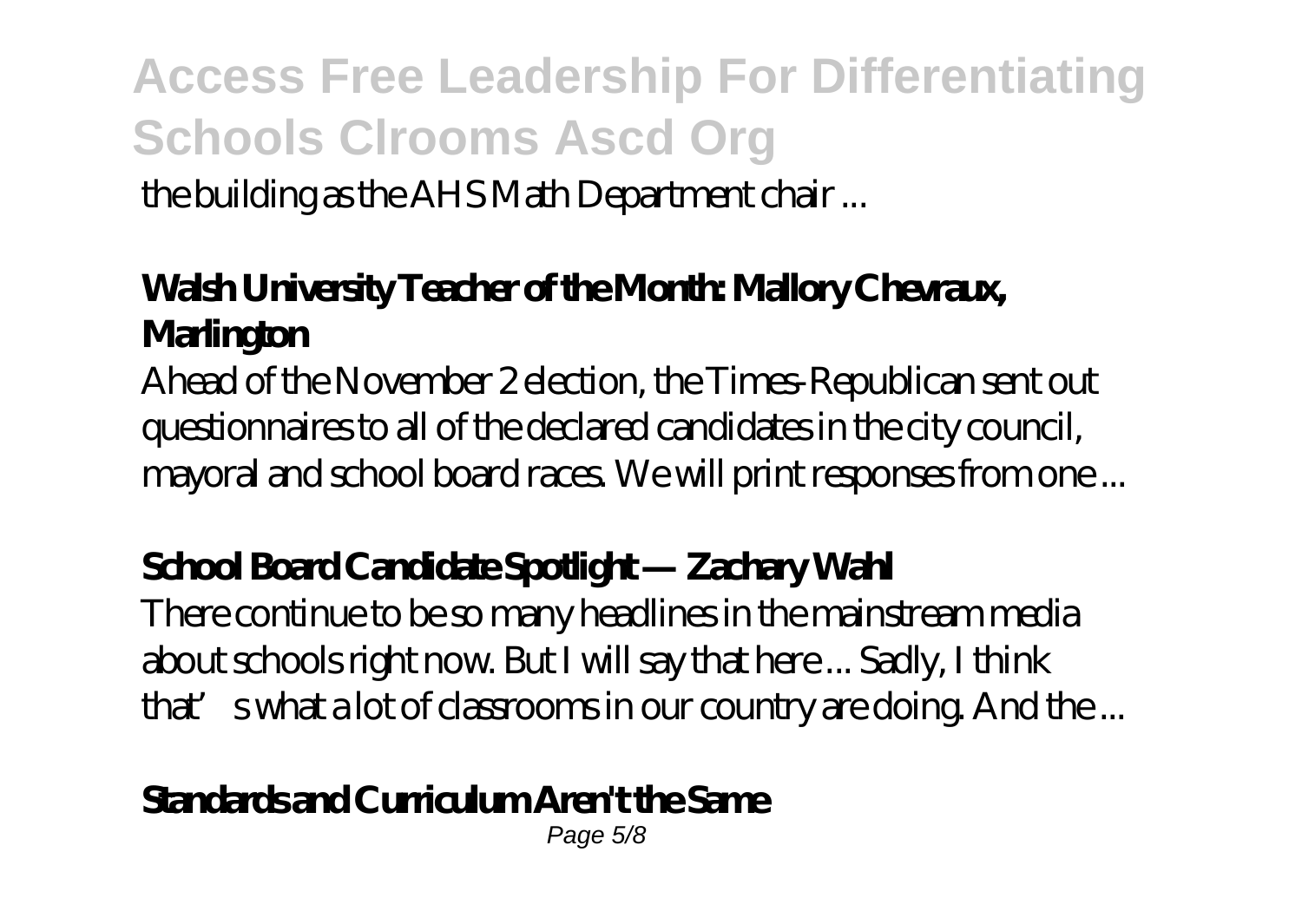The Brush School District Accountability and Advisory Committee (DAAC) hosted "Meet the Candidates Night" on the evening of Wednesday, Oct. 13. Nichole Stone, Vice Chair of the DAAC, served as the ...

## **Brush School District Accountability and Advisory Committee (DAAC) hosts "Meet the Candidates Night"**

Alliance High School Amy Latsch, math – Mrs. Latsch has not only taken on a leadership role in the ... ensures that all students learn in his classroom. David Wright, technology – David ...

### **Walsh University Teacher of the Month: Matt Brown, Plain Local**

Two incumbents and four newcomers will be facing off in the November election for four seats on the Oley Valley School Board. Page 6/8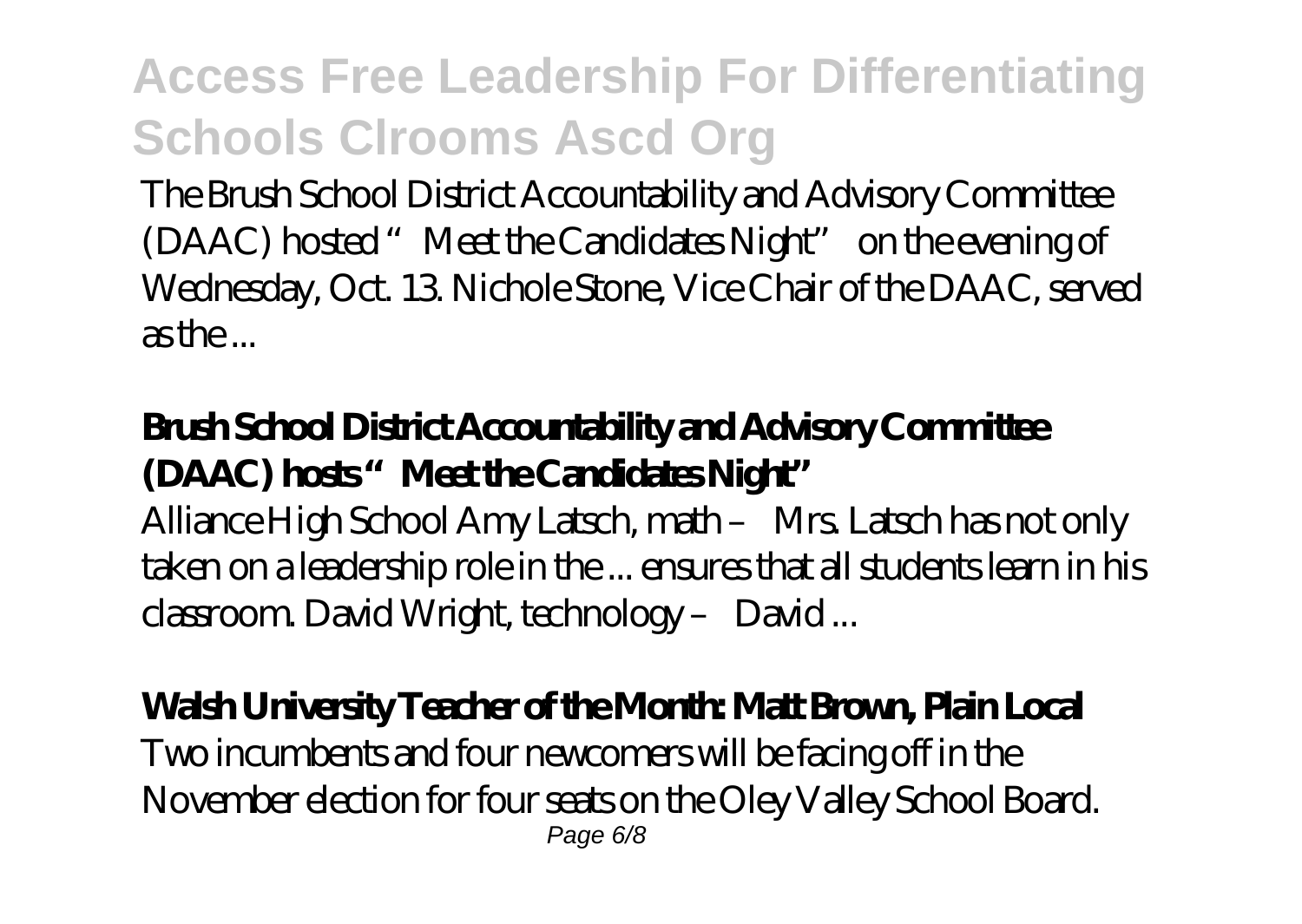Incumbent Ralph Richard and Alison Paules-Rettew will appear on the

### **6 candidates vying for 4 seats on Oley Valley School Board**

...

As Middle East organisations look to make changes that increase their efficiency and cost-savings while decreasing their eco-footprint, Epson showcases ...

**Switch to Smart, Sustainable Solutions During GITEX Technology Week 2021: Epson Calls on Region's Fastest-growing Sectors** The company is also underscoring its leadership ... social distancing in the classroom. Epson's simple educational switches include interactive display solutions, education document cameras ...